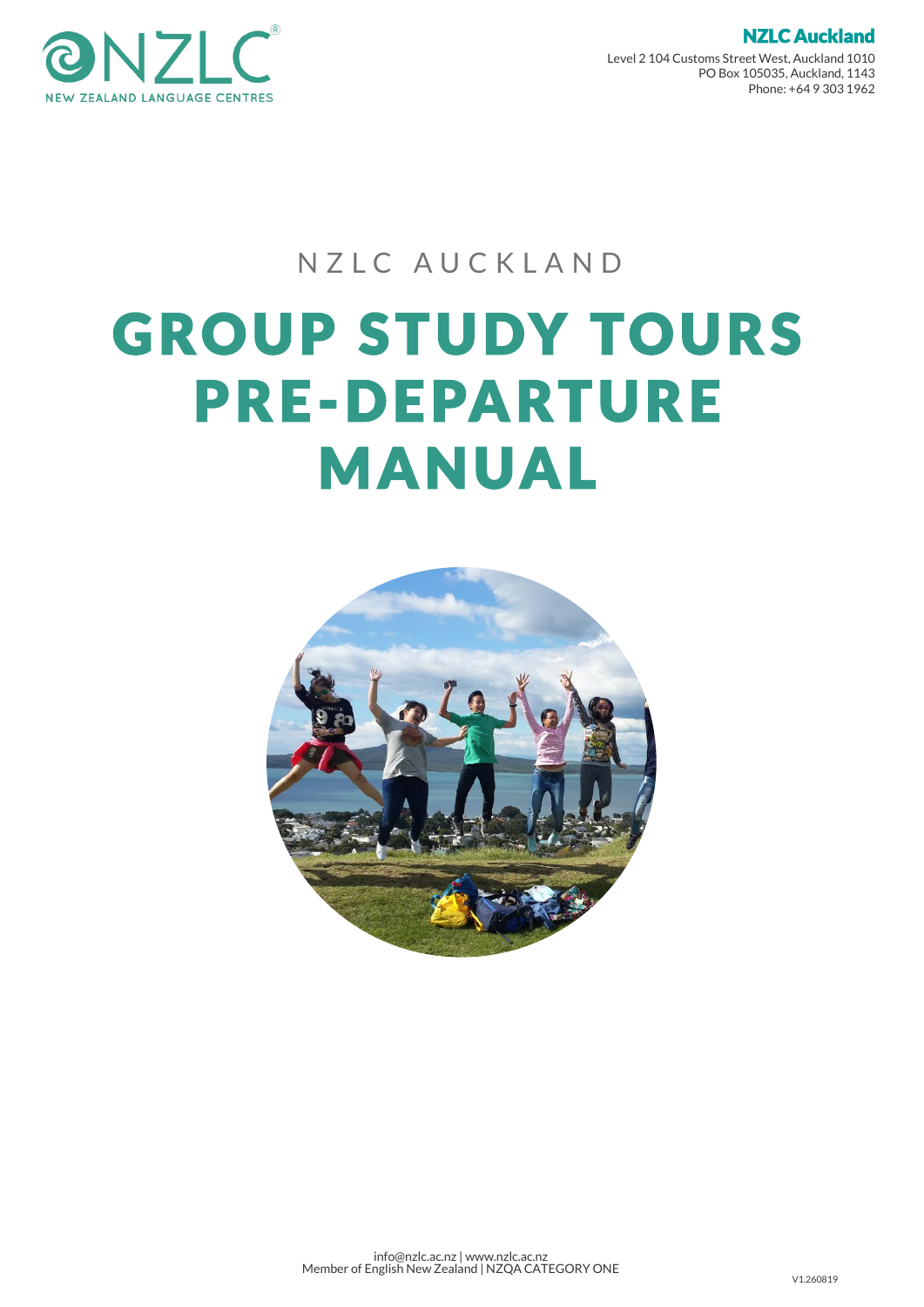

Level 2 104 Customs Street West, Auckland 1010 PO Box 105035, Auckland, 1143 Phone: +64 9 303 1962

**NZLC Auckland** 

# **KIA ORA! Welcome to New Zealand!**

NZLC Auckland would like to welcome you to New Zealand. We look forward to your arrival and making your stay enjoyable and successful.

To help you prepare for your trip we have compiled the following information, which will help you adapt more quickly to a new country, climate, school, customs and lifestyle.

#### **NZLC Auckland**

Level 2 104 Customs Street West Auckland 1010

Phone: +64 9 303 1962 Email: info@nzlc.ac.nz

24/7 Contact (for urgent matters only): +64(0)21 180 6300 0508 156156 (FREE within NZ only)

#### **Contents**

<span id="page-1-0"></span>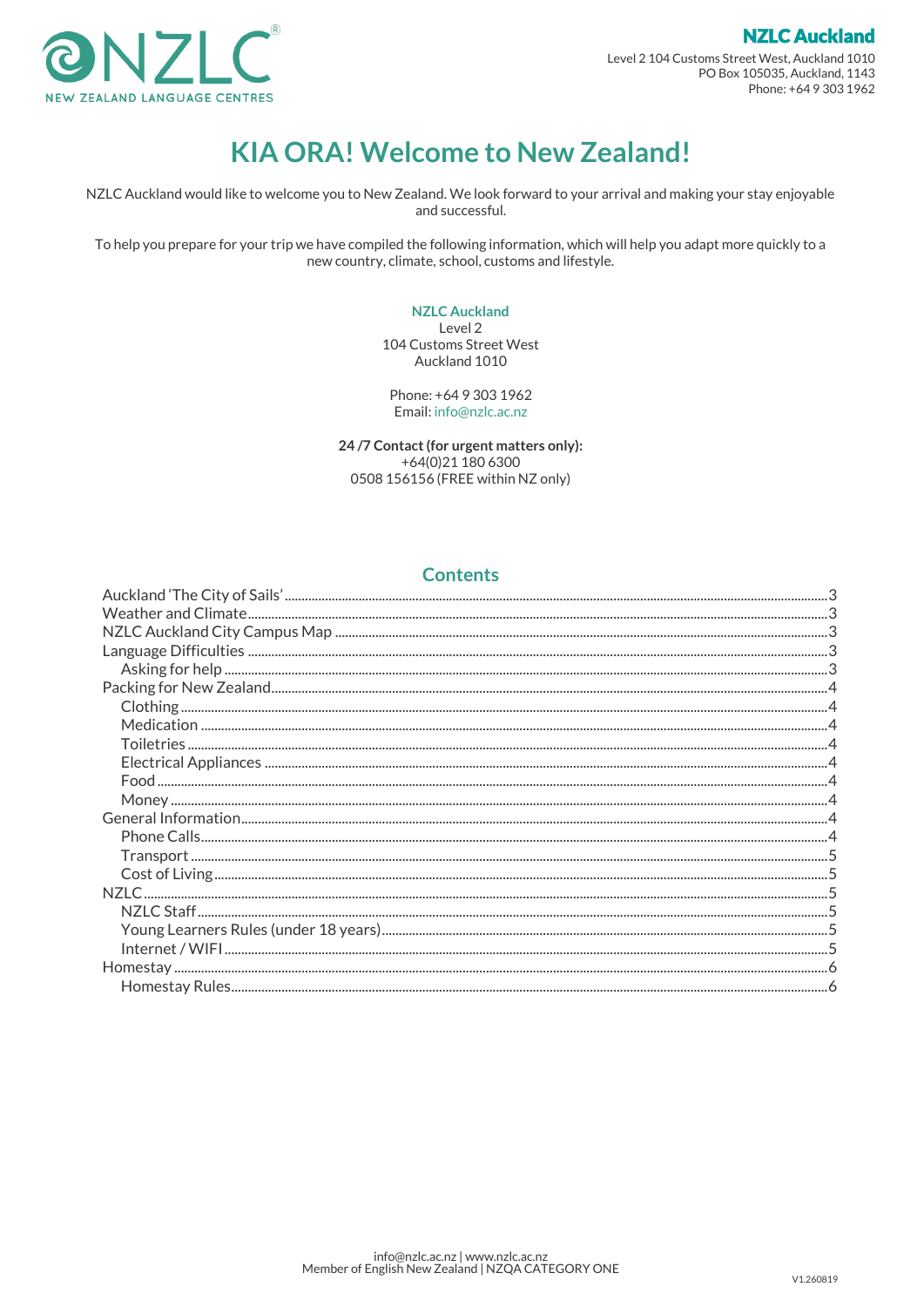



#### **Auckland 'The City of Sails'**

<span id="page-2-0"></span>With over 1.6 million people, Auckland is New Zealand's largest city. It's located in the North Island and surrounded by two harbours. Also known as "the City of Sails", the locals are big fans of sailing and water sports. The city is diverse, multicultural and cosmopolitan with great shopping, entertainment and a vibrant café culture. It has all the facilities you would expect of an international city, with the added bonus of New Zealand's beautiful nature at your doorstep.

<span id="page-2-1"></span>

#### **Weather and Climate**

#### <span id="page-2-2"></span>**Language Difficulties**

It's natural to experience difficulty when speaking English or to feel overwhelmed. You'll be using conversational English while you're in New Zealand, which is probably different from what you were taught in school. It will take time to become proficient in your speech. Your host family, teachers and new friends, will be excellent sources of new words and phrases. Don't be afraid to ask them to speak clearly, slow down, or repeat themselves. You can also ask them to help with your pronunciation and vocabulary. If you become tired and frustrated when you don't learn as quickly as you'd like, relax and slow down. Be patient. It takes time!

#### <span id="page-2-3"></span>**Asking for help**

If there is something you don't understand, ask someone for help or advice. Some useful expressions are:

<span id="page-2-4"></span>*"I'm sorry, I don't understand. Can you say that again, please?" "What does -- mean?" "Can you help me please?"*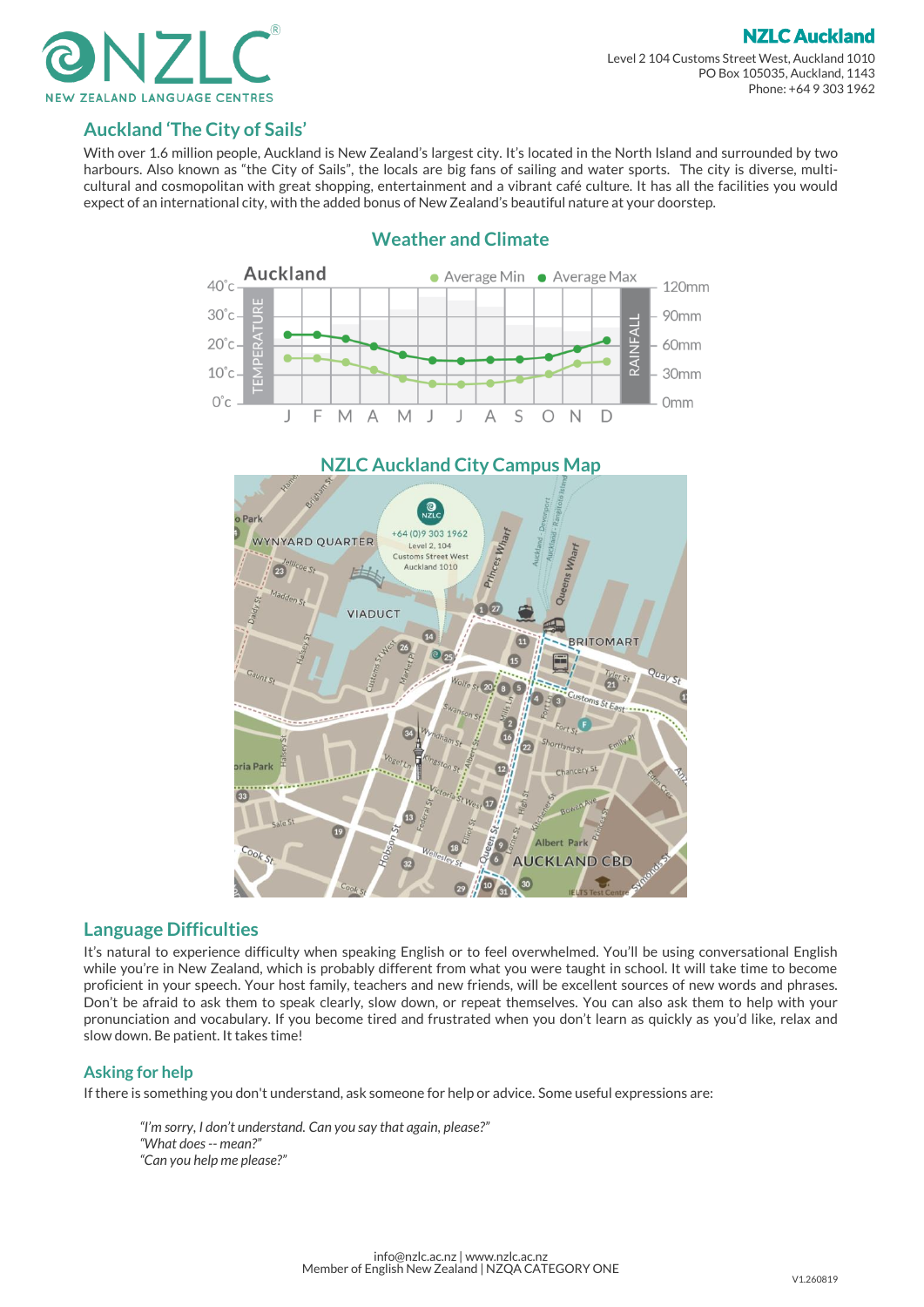

NZLC Auckland

### **Packing for New Zealand**

#### <span id="page-3-0"></span>**Clothing**

New Zealand is known for having 'four seasons in one day' meaning the weather can change from hot to cold, rainy to sunny, throughout the day. We recommend layering clothing to adjust for changes in weather. New Zealand buildings and houses can be colder than in other countries so please bring warm clothes for inside too. All types of clothing can be purchased in New Zealand.

- Essentials (all year round): Sweaters, raincoat, strong umbrella, comfortable shoes.
- Warmer months (December February): Light, comfortable clothing (t-shirt, light jacket, light sweater, sunhat, shorts, sandals, bathing suit, sunglasses, etc.)
- Colder months (June August): Warm jacket, woollen jersey, jeans, shoes, warm hat.

#### <span id="page-3-1"></span>**Medication**

Please ensure you pack any required medication for the duration of your stay. It's also important to make sure you have declared any medical conditions to ensure your wellbeing and safety.

#### <span id="page-3-2"></span>**Toiletries**

It's easy to find a range of toiletry products while in New Zealand, but it's recommended to bring at least one weeks' worth of toiletries (shampoo, shower gel, etc.) for your arrival.

#### <span id="page-3-3"></span>**Electrical Appliances**

New Zealand operates on 240 volts. If you are bringing any appliances (phone/camera charger, laptop, hairdryer etc.) please check their voltage compatibility.



New Zealand power plugs are Type I (two or three flat pins). You can buy plug adaptors for New Zealand style plugs in Auckland.

#### <span id="page-3-4"></span>**Food**

New Zealand has strict biosecurity procedures at airports controlling the importation of food and plants. You should not bring any plant or animal material in to the country (eggs, mushrooms, fruit, Chinese herbs, pork, noodles, spices etc.).

You can purchase a wide range of Asian and European food products in Auckland and you do not need to bring these with you.

If you must bring food (or any of the following) with you they must be declared on your New Zealand Passenger Arrival Card:

- Any food
- Animals or animal products (including meat, dairy products, honey)
- Plants or plant products (including wooden items)
- Other biosecurity risk items (animal medicines, herbal medicines, biological cultures, organisms, soil or water)
- Equipment used with animals, plants or water
- Items that have been used for outdoor or farming activities

Passengers who fill out the Quarantine section of the declaration card incorrectly will risk an instant fine of \$400. This is in addition to the prospect of a fine of up to \$100,000 for serious breaches of the New Zealand Bio-security laws. Please see the New Zealand Customs service website for more details: <http://www.customs.govt.nz/Pages/default.aspx>

#### <span id="page-3-5"></span>**Money**

We recommend exchanging some cash into New Zealand dollars before you arrive. Auckland has numerous banks and currency exchange retailers if you require more cash. Most items in New Zealand are GST (goods and services tax) inclusive.

#### <span id="page-3-6"></span>**General Information**

#### <span id="page-3-7"></span>**Phone Calls**

<span id="page-3-8"></span>NZ sim cards can be purchased for around \$20 and can be used in your cellphone from your country. Please make sure that your cellphone is unlocked and able to work in NZ first! You must ask your host family first if you want to make calls from your homestay landline. If you want to make a lot of overseas calls, you can buy special overseas calling cards from most convenience stores. There is one located just across the road from our school. You can make your calls from any phone, and the cost per minute is very reasonable.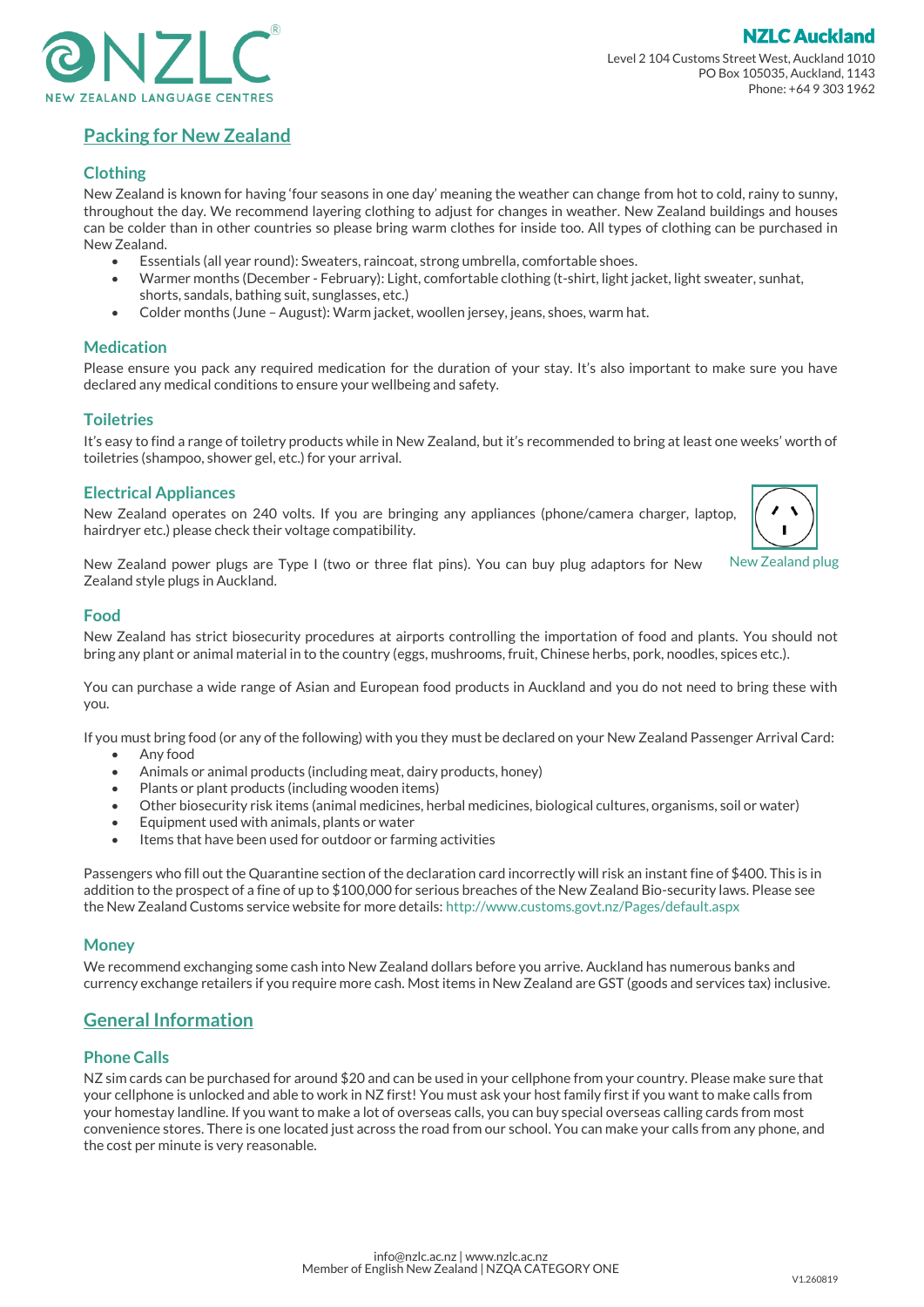

## **Transport**

You will be catching public transport to and from school. This could be a bus, train or ferry depending on where your host family lives.

Auckland uses a public transport card called an AT HOP Card which can be used for the bus, train and ferry. The card can be purchased at main stations and some convenience stores. The card costs \$10 and provides discounted fares. Child fares apply for under 15 year olds if the AT HOP Card is registered. You must 'tag on' at the start of your journey and 'tag off' at the end of your journey.

#### <span id="page-4-0"></span>**Cost of Living**

Here are some examples of typical items in Auckland (please note that this is just a guideline):

| <b>Item</b>                               | Cost (NZD)  | Item                                | Cost (NZD) |
|-------------------------------------------|-------------|-------------------------------------|------------|
| Meal (dine in, inexpensive restaurant)    | $$20 - $50$ | Local Cheese (1kg)                  | \$9.27     |
| Lunch (take away, inexpensive restaurant) | \$15.00     | Apples (1kg)                        | \$3.00     |
| Cappuccino                                | \$5.00      | Banana (1kg)                        | \$2.99     |
| Water (small bottle)                      | \$3.10      | Water (1.5 litre bottle)            | \$1.77     |
| Milk (regular), (1 litre)                 | \$2.66      | 1 Pair of Jeans (mid-range)         | \$105.00   |
| Loaf of Fresh White Bread (500g)          | \$2.22      | 1 Pair of Running Shoes (mid-range) | \$133.00   |
| Eggs, free-range (12)                     | \$7.00      | Cinema ticket                       | \$18.00    |

#### <span id="page-4-1"></span>**NZLC**

#### <span id="page-4-2"></span>**NZLC Staff**

Our Multi-lingual NZLC Student Services staff are always willing to help you with any questions regarding your studies, accommodation, visa, further studies, travel in New Zealand or personal matters.

#### **School Rules**

- 1. **Attend all** your classes
- 2. **Speak English** as much as possible
- 3. Come to your classes **on time**. Students who are more than 15 minutes late must wait until the next break before entering the class
- 4. Do not leave any **valuable items** around the school
- 5. Put your **rubbish into the bins** provided and help keep the school clean
- 6. **No smoking or drinking alcohol in the building** (including toilets, fire exits, lifts, and foyer)
- 7. **Be polite** and **respectful** at all times to your classmates, teacher and other NZLC students and staff
- **8.** Do not **sleep** during your lesson
- 9. Do not use **your phone** in class, unless it relates to the lesson
- 10. Do not eat near **computer areas** and keep caps on bottles

#### <span id="page-4-3"></span>**Young Learners Rules (under 18 years)**

We have a few simple rules for young learners (17 years old or younger) to follow to make sure they are safe and happy during their time in New Zealand

- Attend class every day.
- No smoking or drinking alcohol.
- No bad language or rude hand gestures.
- No fighting at any time.
- Be polite at homestay and school.
- Come to school before 9am every day.
- Be back at your homestay by 6pm every day. (Unless you have a school-organised activity that will finish after 6pm)
- Respect school property, listen to your teacher and follow their class rules.

Young learners are expected to follow these rules as well as the general school rules. If they can't follow these rules, warning letters may be given for unacceptable behaviour and in extreme cases, they may be sent back to their country so to avoid problems, please follow them carefully!

#### <span id="page-4-4"></span>**Internet / WIFI**

<span id="page-4-5"></span>We have free internet available during school opening hours, but please do not use it for downloading. Only use the internet during class time if it relates to your lesson. Remember, internet in New Zealand can be slow, so please be patient! Please do not eat or drink around the computers, and do not turn the computers off. You'll be given the WIFI password on arrival.